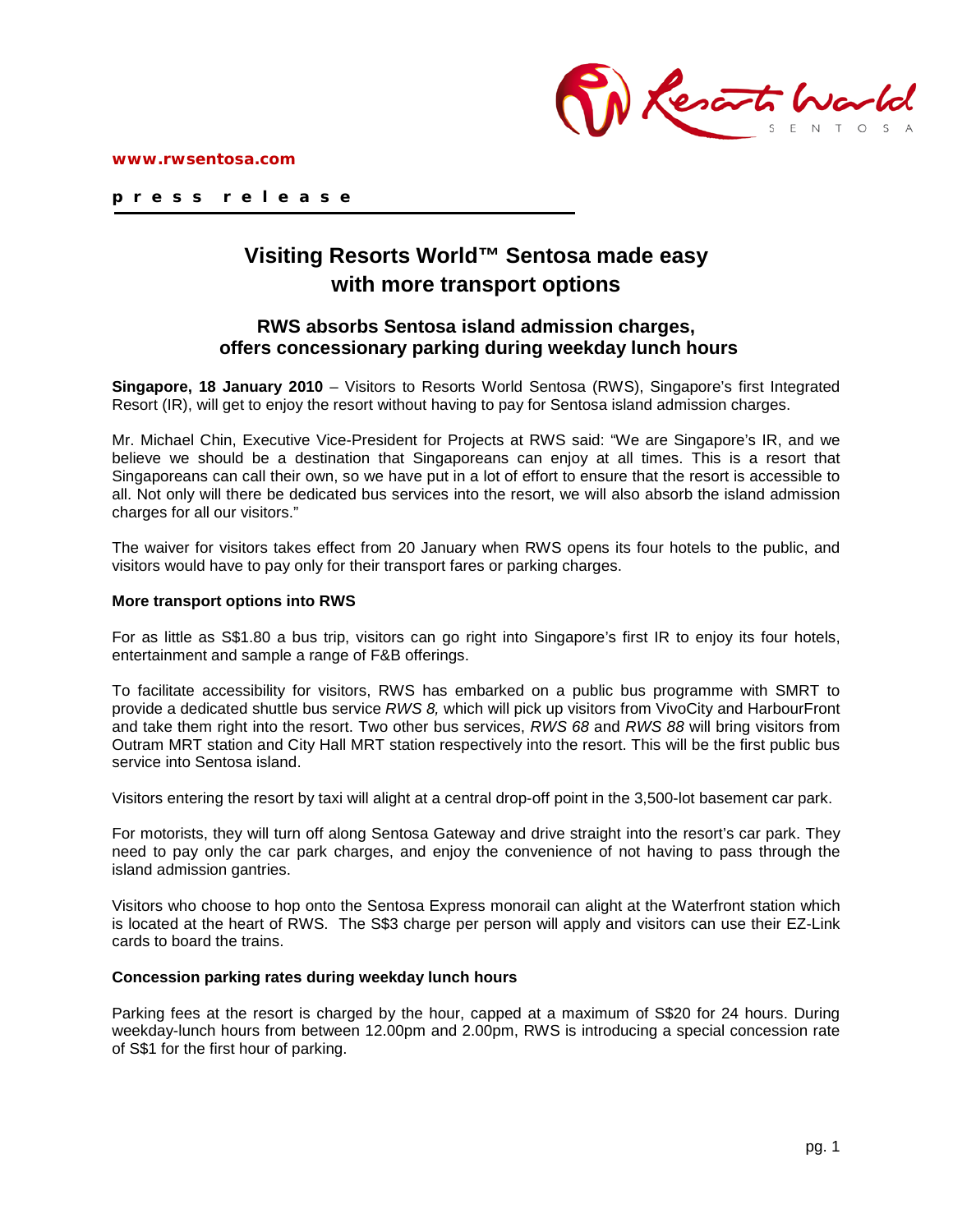For example, motorists who park from 10am to 6pm on a weekday will incur S\$20 in parking charges, which works out to an average of S\$2.50 per hour. Motorists who park beyond 8 hours will still incur S\$20 and the average charge per hour will be further reduced.

RWS' Vice-President for Resort Operations, Mr Noel Hawkes said: "Resorts World Sentosa welcomes all visitors and we believe the experience starts from the moment one is on the road. We have been working closely with the Land Transport Authority (LTA) to improve the traffic conditions around the HarbourFront precinct, and we thank the LTA, Sentosa Development Corporation and other precinct partners for their support and cooperation.

"In line with our green efforts and to ease the traffic conditions in the area, we would like to encourage visitors to take public transport to the resort. As improvements are still underway, we seek your understanding and welcome any feedback to help us improve."

Resorts World Sentosa opens its four hotels and 10 dining outlets to the public on 20 January. The opening dates for Universal Studios Singapore and the casino will be announced later.

RWS spent more than S\$80 million to build a new vehicular bridge which doubled the road capacity to and from the island. The new bridge opened in September 2009, and can cater to about 6000 vehicles per hour.

Details of car park charges are available in the Annex.

- Ends -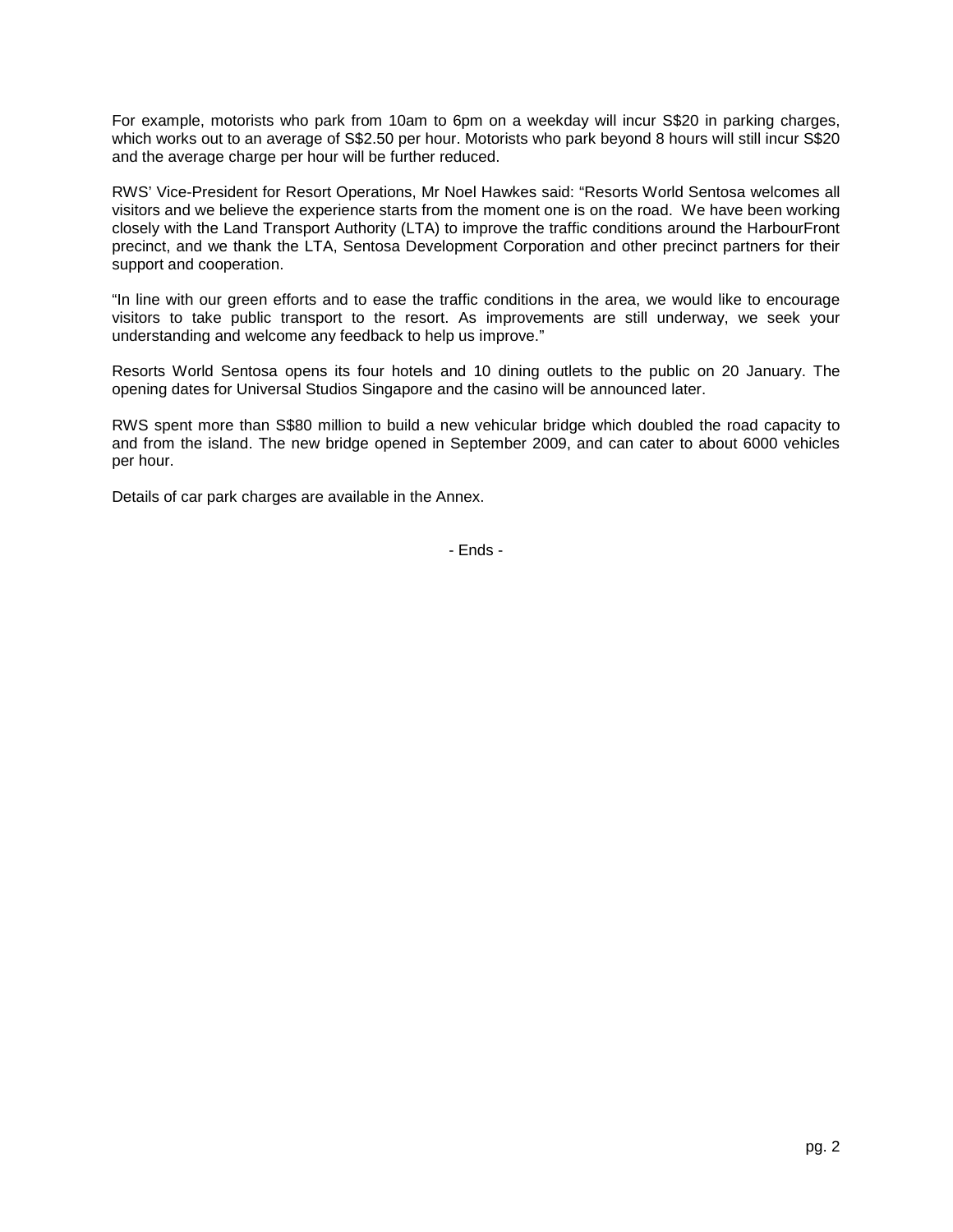### **About Resorts World Sentosa**

Resorts World Sentosa, one of the world's most extensive and expensive integrated resorts at US\$4.4 billion, was built in a record time of under three years. It will soft open Southeast Asia's only Universal Studios theme park, four hotels, its Compass Ballroom, 26 function rooms, a 1,600-seat Festive Grand theatre and its luxurious casino in early 2010. Supporting the attractions are a 3,500-lot car park facility, restaurants, retail stores, entertainment and public attractions that include Emmy-award winner Jeremy Railton's Lake of Dreams and Chamber of Treasures.

Resorts World Sentosa will open the world's largest Marine Life Park, its Maritime Experiential Museum, a destination spa and two remaining hotels with a total of 500 rooms in phase two development.

#### **For media enquiries, please contact:**

Lim Soon Hua Resorts World Sentosa Tel: + 65 6577 9768 Cell: + 65 9369 2019 [soonhua.lim@rwsentosa.com](mailto:soonhua.lim@rwsentosa.com)

Samantha Lee Weber Shandwick Singapore (for Resorts World Sentosa) Tel: + 65 6825 8022 Cell: + 65 9791 7465 [salee@webershandwick.com](mailto:salee@webershandwick.com)

Khushil Vaswani Weber Shandwick Singapore (for Resorts World Sentosa) Tel: + 65 6825 8023 Cell: + 65 9127 7024 [kvaswani@webershandwick.com](mailto:kvaswani@webershandwick.com)

**For general enquiries, please contact:**

Tel: +65 6577 8899 or visit [www.rwsentosa.com](http://www.rwsentosa.com/)